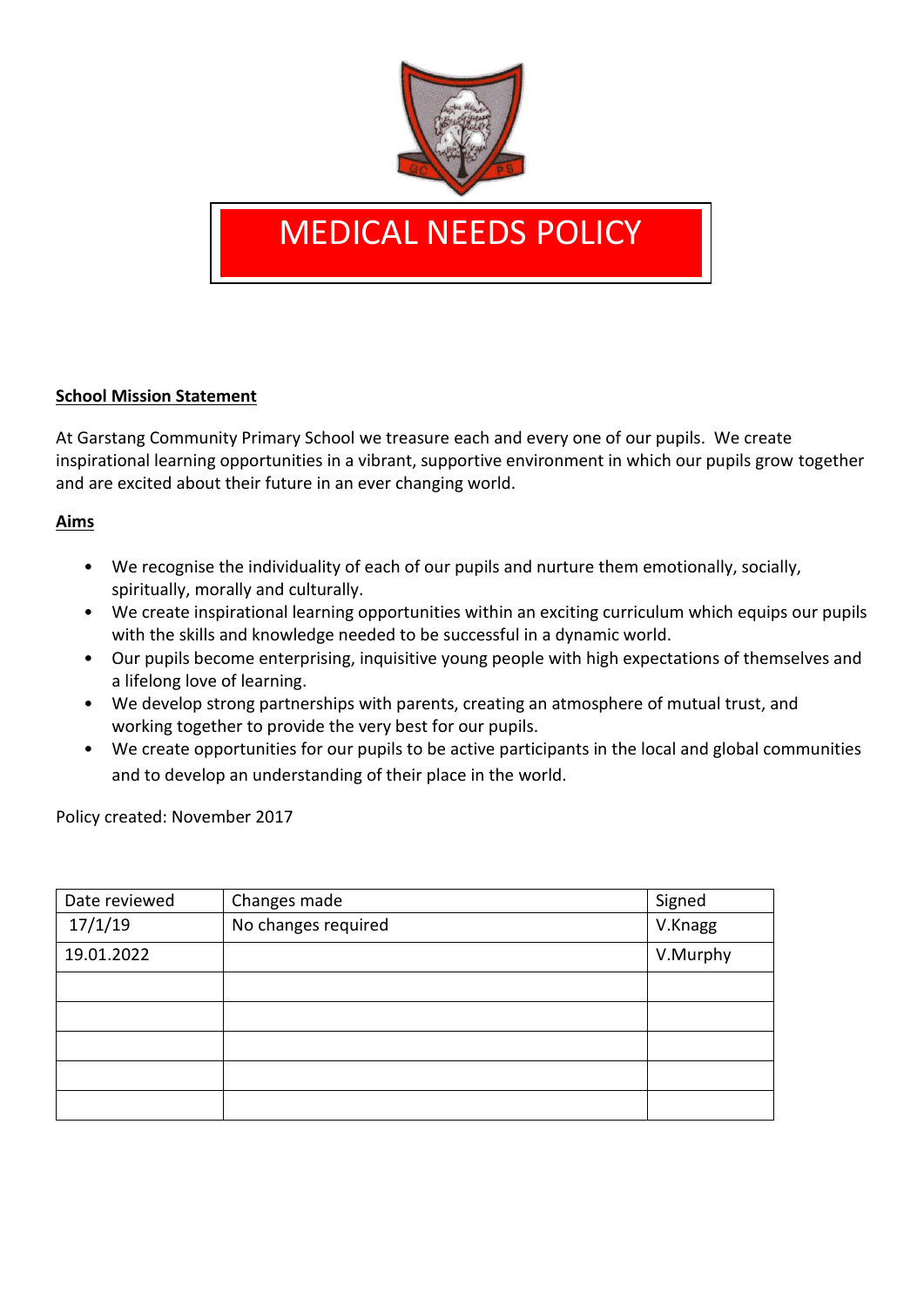

# GARSTANG COMMUNITY PRIMARY SCHOOL

# MEDICAL NEEDS POLICY

# STATEMENT OF PRINCIPLES

#### School Mission Statement

At Garstang Community Primary School we wish to provide a fully inclusive educational and pastoral system. To do this we need to ensure that correct procedures and protocols are in place to enable any pupil with a long-term medical condition to be able to attend school or have minimum disruption to their education

#### Aims

- To ensure as little disruption to our pupils' education as possible.
- To develop staff knowledge and training in all areas necessary for our pupils.
- To ensure we develop links with all outside agency support systems including hospital teachers, Lancashire Education Medical Service (LEMS), Lancashire Educational Inclusion Service (LEIS) and specific support groups.
- To ensure safe storage and administration of agreed medication.  $\cdot$
- To provide a fully inclusive school.

## **CONTEXT**

This policy should be read in the context of whole school policies related to:

- Learning and Teaching
- Safeguarding/Child protection
- Anti-bullying
- Health and safety
- Attendance
- Care and control
- SEN
- Single Equalities

## **DEFINITION**

Pupils' medical needs may be broadly summarised as being of two types:

(a) Short-term affecting their participation in school activities which they are on a course of medication.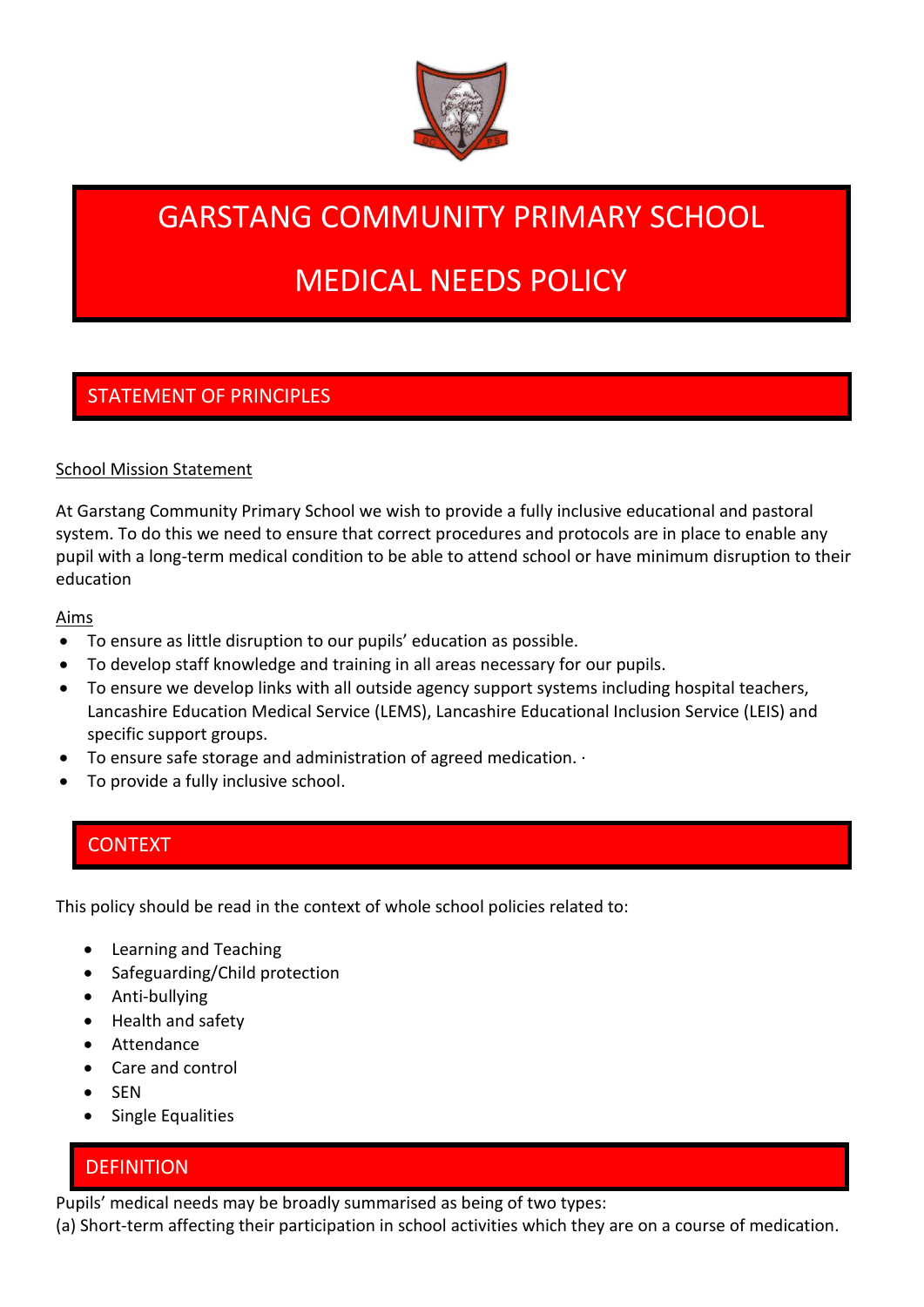(b) Long-term potentially limiting their access to education and requiring extra care and support (deemed special medical needs).

LAs and schools have a responsibility for the health and safety of pupils in their care. The Health and Safety at Work Act 1974 makes employers responsible for the health and safety of employees and anyone else on the premises. In the case of pupils with special medical needs, the responsibility of the employer is to make sure that safety measures cover the needs of all pupils at the school. This may mean making special arrangements for particular pupils who may be more at risk than their classmates. Individual procedures may be required. The employer is responsible for making sure that relevant staff know about and are, if necessary, trained to provide any additional support these pupils may need. The Children and Families Act 2014, places a duty on schools to make arrangements for children with medical conditions. Pupils with special medical needs have the same right of admission to school as other children and cannot be refused admission or excluded from school on medical grounds alone. However, teachers and other school staff in charge of pupils have a common-law duty to act in loco parentis and may need to take swift action in an emergency. This duty also extends to teachers leading activities taking place off the school site. This could extend to a need to administer medicine.

The prime responsibility for a child's health lies with the parent who is responsible for the child's medication and should supply the school with information.

## ENTITLEMENT

The school accepts that pupils with medical needs should be assisted if possible and that they have a right to the full education available to other pupils.

The school believes that pupils with medical needs should be enabled to have full attendance and receive necessary proper care and support.

The school accepts all employees have rights in relation to supporting pupils with medical needs as follows:

- choose whether or not they are prepared to be involved;
- receive appropriate training;
- work to clear guidelines;
- have concerns about legal liability;
- bring to the attention of management any concern or matter relating to supporting pupils with medical needs.

## IDENTIFICATION

We will work with the parents and medical professionals to ensure we have specific

protocols in place as soon as the child starts school. This may take the form of information sharing, developing specific care plans, organising training, employing new staff or reorganising classroom facilities. We will also regularly send out medical questionnaires to parents to ensure all our records are up to date.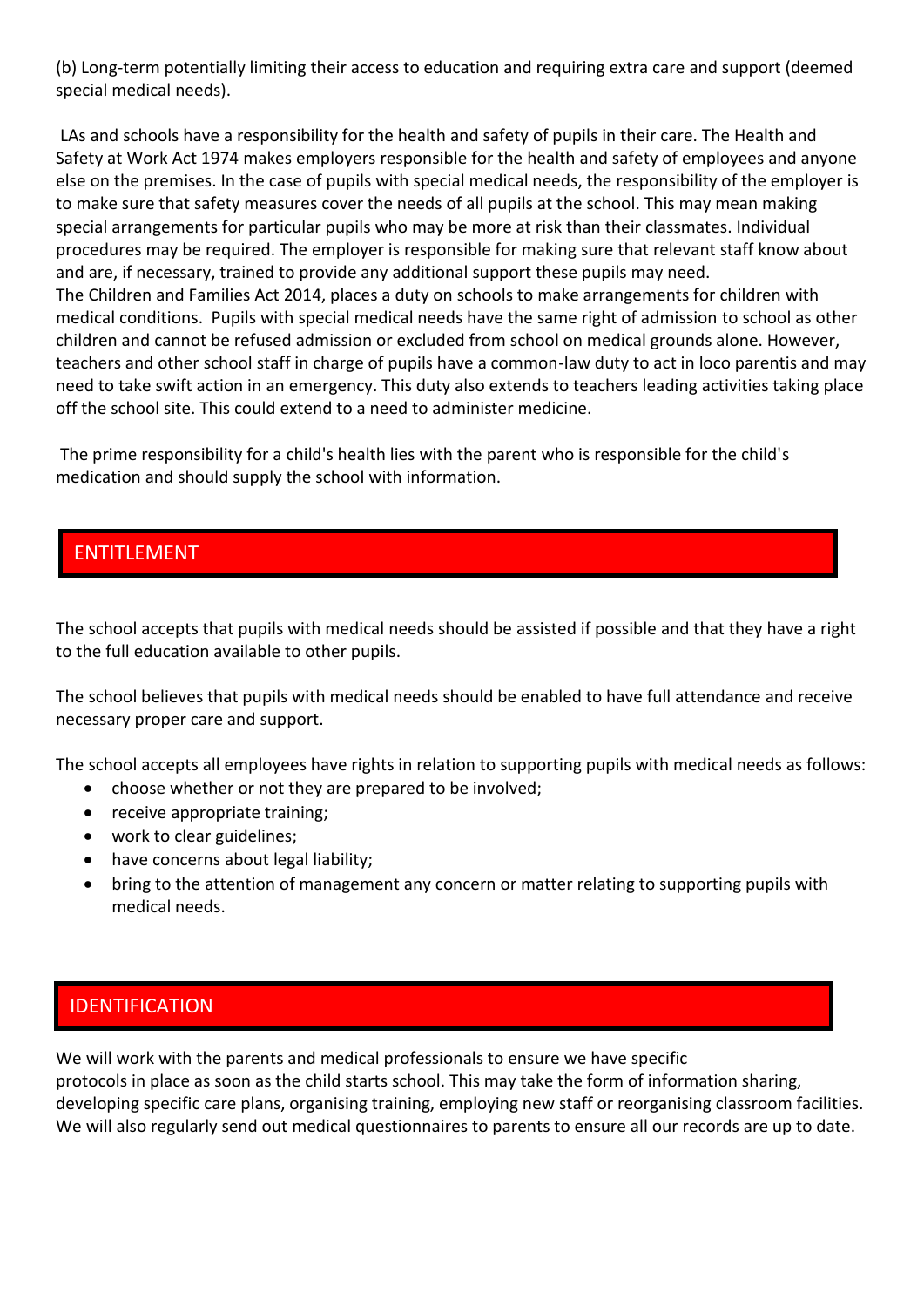## PROVISION AND ORGANISTATION

The school will follow the guidance given by Lancashire Education Authority regarding supporting pupils with medical needs in school.

For children with long term conditions a care plan will be produced in partnership with parents. This will be updated at least annually or more often if required.

The staff will be briefed regarding new care plans and the class teacher and SENCo will keep a copy. There will also be a copy on display in the staff room.

The care plan will include

- details of a child's condition
- special requirement e.g. dietary needs, pre-activity precautions
- and any side effects of the medicines
- what constitutes an emergency
- what action to take in an emergency
- what not to do in the event of an emergency
- who to contact in an emergency

Training regarding specific conditions will be delivered as required. We aim to provide training within the term of a new pupil beginning school but if necessary before they commence their education at GPS. General training on awareness of medical conditions and their possible medication implications will occur annually. This will run in parallel with the school's first aid training, which will continue to be under the guidance of the Health and Safety Policy.

### STORAGE OF MEDICATION

*Pupils will not be able to carry any medication. No pupil is allowed to have any non-prescription drugs in school;* this is to ensure that no pupil unwittingly or otherwise gives another pupil his or her medication. This approach is supported in school through our PSHE curriculum.

Medication will be stored in the medical needs cupboard in the head teacher's office. This is locked at all times however the key is in the door to ensure easy access during an emergency. The cupboard is out of reach of children. Any Epipens are stored with the pupil's class teacher. Pupils with a prescription inhaler for asthma should have it in class in the medical box clearly marked with the pupil's name.

All other medicines should be stored strictly in accordance with product instructions (paying particular note to temperature) and in the original container in which dispensed. Staff should ensure that the supplied container is clearly labeled with the name of the child, the name and dose of the medicine and the frequency of administration. This should be easy if medicines are only accepted in the original container. A few medicines need to be refrigerated. They can be kept in a refrigerator containing food but should be in an airtight container and clearly labeled. **This policy does not replace the protocol and procedures already in place in school for emergency situations.**